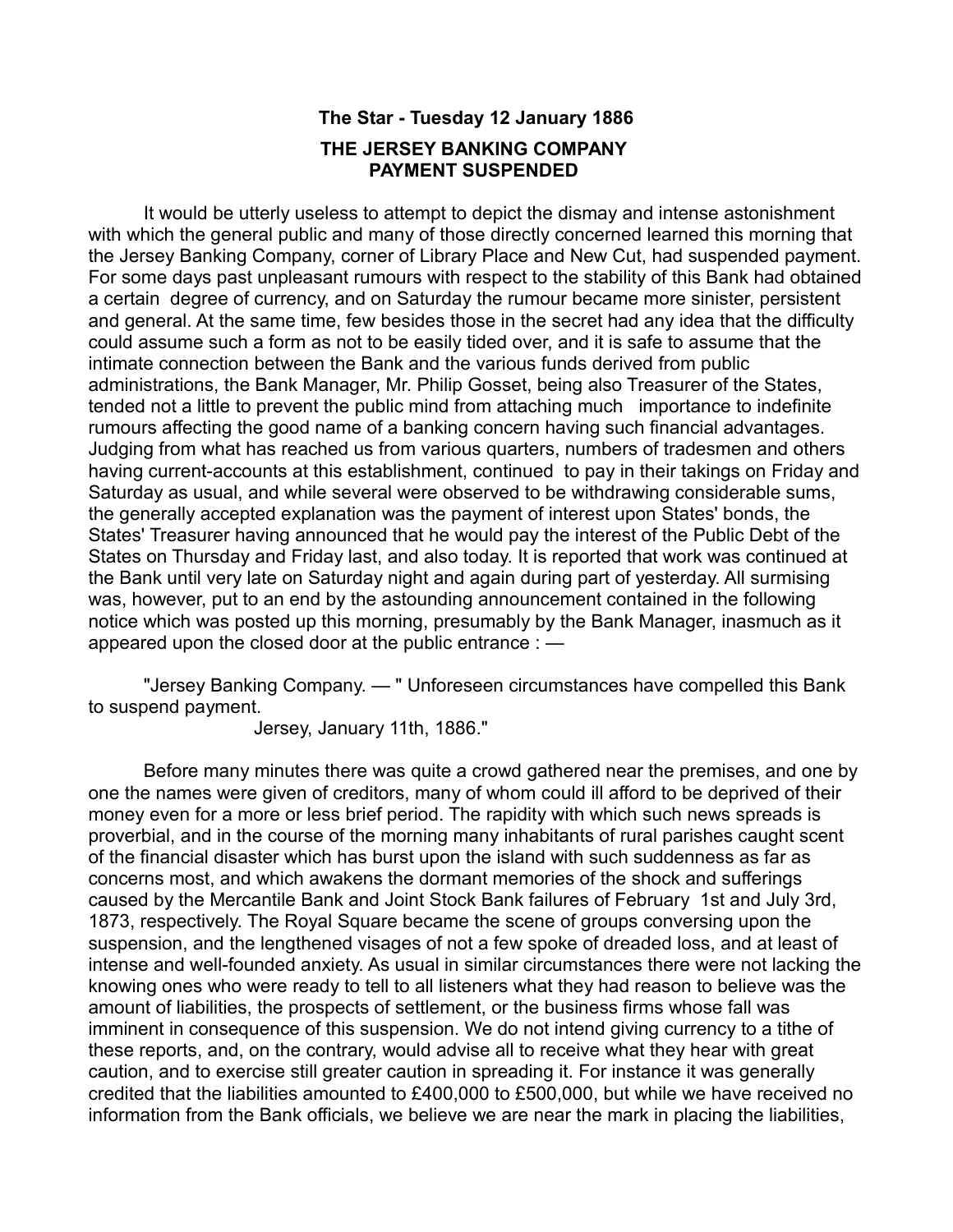in round numbers, at £250,000, divided some- what as follows : —

At seven days' notice …. £100,000

At three months' notice. ... 1 00,000 Current accounts …..............50,000

As to the assets, it would be mere guessing to venture an opinion. It is stated that the working capital is £20,000, and several firms in the island, some connected with the Newfoundland trade, are said to be heavily indebted. It is generally understood that among the principal shareholders are Jurats P. Du Heaume, Clement Nicolle, and W. L. De Gruchy, and while we have reason to believe some change has since been effected in the constitution of the Company, the following announcement officially made by them on October 14th, 1876, and since which we believe we are correct in stating none has been made, will doubtless be of interest at present.

#### Jersey Banking Company.

In conformity with the Rules and Regulations of the Banking Firm of Gosset, De Gruchy and Co., notice is hereby given that the Term of Partnership of the said Establishment expires on the 21st December, 1876. Also that on and after the 1st January 1877 the Business of the Jersey Banking Company will be carried on by the undermentioned shareholders, viz. : -

Messrs. Philip Du Heaume, Jurat (President), Broadlands, Grouville.

 Clement Nicolle, Thornton Hall, St. Helier's. William P. De Gruchy, son of Abraham, Constable of St. Saviour's. Philip de Gruchy, son of Abraham, St. Lawrence. Philip Cosset, Bagot, St. Saviour's. Philip Payn, Deputy, St. Oven's. Clement Sorel, St. Helier's. Philip Le Gallais, Mont-a -l'Abbe, St. Helier's. John Le Cronier, M.D., Deputy, St. Helier's. Charles D. Sorel, St. Helier's. John Le Brocq, La Fontaine, St. Peter's. John Wills, M.D., St. Helier's. William Lawrence De Gruchy, Constable, St. Helier's. John Clement, St. Lawrence. Philip Chas. De Ste. Croix, son of Francis, St. Helier's.

Library Place, Oct. 12th, 1876.

A most important feature, and one which makes the interest taken in the unfortunate suspension have the widest extent, is the fact that the monies derived from almost every public department, such as the Impot,Harbours, Markets, Asylum, &c., and the rates being collected in several, if not most of the parishes, notably St. Helier's, were deposited there, and there was much speculation this morning as to what would be done to meet Mr. Gosset's engagements as States treasurer, to pay the Harbours, &c coupons this morning. Fortunately, as will be seen by our report of the States' meeting the States adopted immediate measures t o meet the eventuality, and we understand that an arrangement was made at once whereby the special Committee appointed accepted the offer made at once by Mr. F. J. Hooper, manager of the Capital and CountiesBank, to advance the bullion required by the States to meet their present liabilities, charging only 4 per cent, for a loan of £20,000. We are requested to state that the Channel Islands' and Commercial Banks also offered to make the necessary advances. The coupons were paid at the Town Hall in the ordinary course of affairs this morning, under the agreement of the Capital and Counties Bank, and the special Committee have been engaged the whole day in investigating matters, and have caused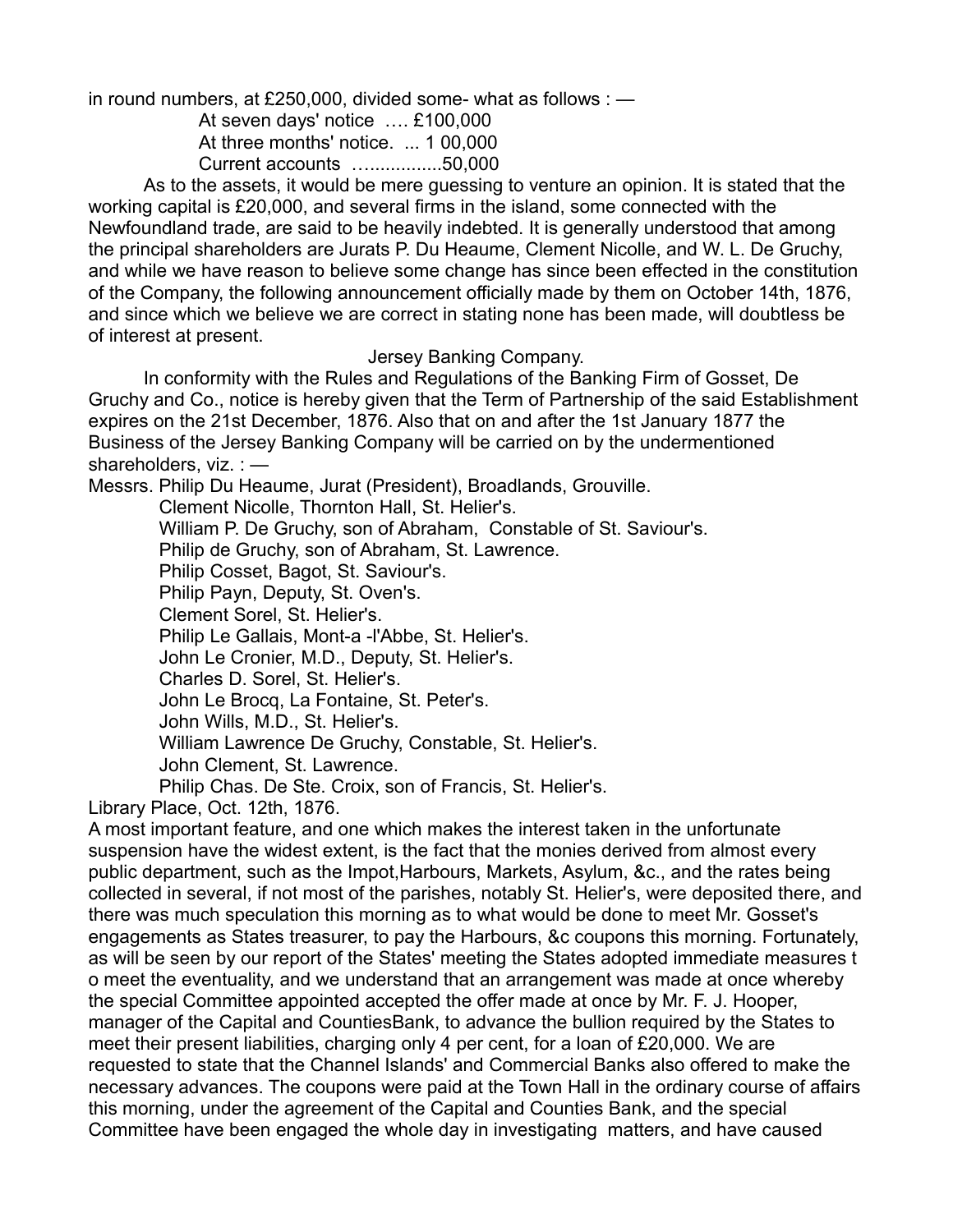many account books, &c, connected with the public Departments, to be removed to other quarters.— *British Press*, Monday.

The head of a well-known firm in London which has extensive business connected with the Channel Islands, informs the representative of the Press Association that the bank has been chiefly amongst persons in the Jersey fish-curing and shipping industries, and he expresses the opinion that "unforseen circumstances" alluded to in the posted notice arise out of the locking up of assets in this direction. He could not state off-hand the capital of the concern, but so far as he was aware not a sixpence of Metropolitan money would be affected. The London agents of the Jersey Banking Company have received no details in reference to the cause of failure and had simply an announcement similar to that already published.

———

#### **St James's Gazette - Friday 22 January 1886**

#### **THE JERSEY BANK FRAUDS**

Philip Gosset, managing director of the Jersey Banking Company and treasurer of the States, was brought up yesterday before the police magistrate, charged with the misappropriation of funds belonging to the States Assembly. The magistrate remanded the prisoner for week and refused bail. Charles Durell Sorel, sub-manager of the bank, was charged at the same court with misappropriating forty-five bonds of the Grand Trunk Railway of Canada, left at the bank for safe custody. The prisoner's counsel said his client was not responsible, being only a servant of the bank. He was admitted to bail in the sum of £500.

## **Bradford Daily Telegraph - Friday 22 January 1886 RESIGNATION OF A JERSEY JUDGE.**

Mr William Lawrence De Gruchy, M.A., one the twelve judges of Jersey, sent in bis resignation the States of Jersey yesterday morning. The judge is a shareholder in the Jersey Banking Company, was a member of a shipping firm heavily indebted to the bank, and partner the insolvent firm De Gruchy & Co.

# **Huddersfield Chronicle - Saturday 23 January 1886 THE JERSEY BANKING COMPANY FAILURE.**

#### **OTHER FIRMS INVOLVED**

A Jersey correspondent, telegraphing on Saturday night, says : — After a week's delay, which has aroused public indignation, the affairs of the Jersey Banking Company, which suspended payment last Monday, have to-day been officially placed In the Insolvency Court. Messrs.A. De Gruchy and Sons., bankers, and Messrs. A. De Gruchy and Co., the same parties, carrying on a large business as drapers, have also been judicially declared bankrupt, having suspended payment as bankers last Tuesday. Their liabilities as bankers are £30.000. and as drapers unknown. Mr. Raulln Robin, a large Newfoundland ship- owner, previously reported as Involved ln the failure of the Jersey Banking Company, also declared himself bankrupt today. The Royal Court, in order to protect the interests of the shareholders and creditors of the banking company, has issued a prohibition, through the customs, to prevent the transfer or mortgaging of vessels connected with shipping firms indebted to the insolvent bank. The States have declared bankrupt their late treasurer, Mr. Philip Gosset, manager of the JerseyBanking Company, now In custody on a charge of mis- appropiiation. The treuurer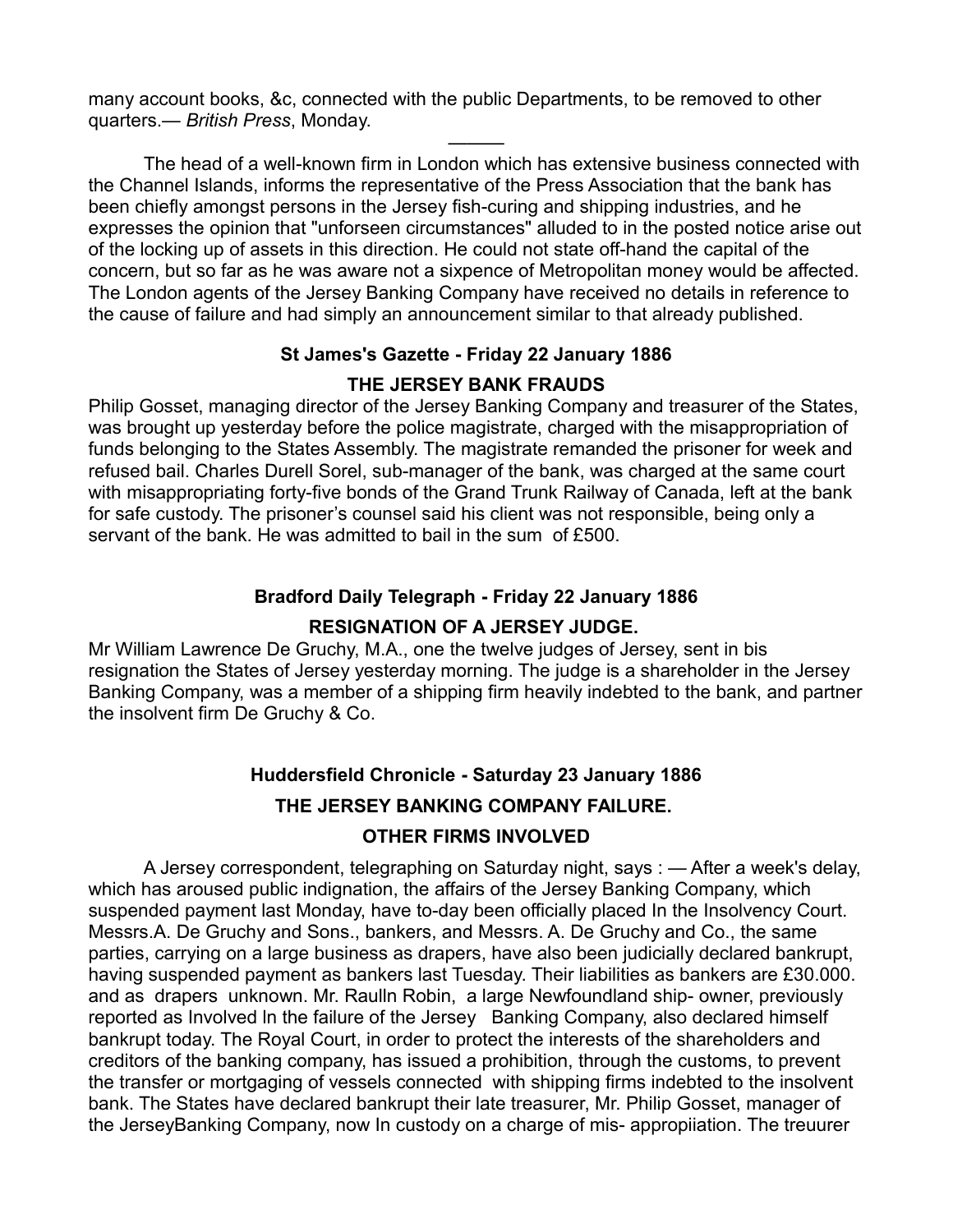of the loaal excise, Mr. Joshua M. NichoIle, whose funds are looked in Messrs. De Gruchy's insolvent bank, has also been declared bankrupt. His liabilities are £8.000. The statement made today that the Jersey Banking Company had obtained from the Royal Court the necessary authorization to convene a meeting of its creditors, for the purpose of offering a composition of 10s. in the pound in full discharge, is incorrect, as the bank's effects. have been sequestrated.

A Jersey correspondent telegraphed on Monday night : "The States of Jersey today, for the third time, suspended all legislative business, consequent on the treasurer's bankruptcy and supposed embezzlement. A member of the firm of Messrs. Harding, Whinney, and Co., accountants, London, Is at work upon the treasurer's books Mr. Gosset, the treasurer, was to have been present at the police court today, to answer charge, of embezzlement and misappropriation of public funds, but is ill In the hospital. The President of the State., Sir George Bertram, made an official announcement today, positively refuting a statement which appeared last week that the treasurer had given a satisfactory explanation. So far from that being the case the States Committee had ordered his arrest on the charge of embezzlement."

A Jersey correspondent telegraphed on Tuesday night : — The sub-manager of the Jersey Banking Company, Mr. Charles Durell Sorel, a major in the Royal Jersey Militia, was taken into custody this afternoon at the bank, where he was assisting in drawing up a statement for the Judge Commissioner of the Insolvency Court. He is charged with misappropriation of securities, value about £1,000, belonging to one of the customers of the bank. The manager. Mr. Philip Gosset, is still at the General Hospital, waiting examination on the charge of embezzling the States money, and this second arrest in connection with the financial crisis has intensified the excitement which has prevailed since last Monday, when the bank suspended payment. On Thursday Philip Gosset, managing director of the Jersey Banking Company, was remanded at Jersey on the charge of misappropriating the funds of the States Assembly. Charles Sorel, sub-manager, was also charged with misappropriating property lodged by a depositor. He pleaded that being an employee he was not responsible. They were remanded on bail.

Mr. William Lawrence de Gruchy, M.A., one of the 12 judges of Jersey, sent in his resignation to the States of Jersey on Thursday morning. The judge is a shareholderin the Jersey Banking Company, and ln a shipping firm heavily indebted to the bank, and a partner In the insolvent firm of De Gruchy and Co.

———

#### **Dundee Courier - Monday 25 January 1886**

#### **THE FAILURES IN JERSEY.**

#### **ALARMING STATE OF MATTERS.**

A Jersey correspondent telegraphs three shipping and fishcuring firms—C. Robin & Co., P. Robin & Co., and Duleauma, Gosset, Nicolle, & Co. -- placed themselves in the hands the Judge Commissioner of the Insolvency Court on Saturday. The first named firm owe £50,000 to the Bankrupt Jersey Banking Company, and the last named £80,000. Their total liabilities are estimated at nearly £300,000. The assets consist chiefly of sailing vessels and establishments in Canada, Newfoundland, British North America, &c. About 2000 persons are employed in these establishments, and great anxiety is being felt m their safety, owing to telegram which has been received the effect that the Canadian fishermen threaten rise and pillage the stores belonging to the firms, which entirely depend during the winter for their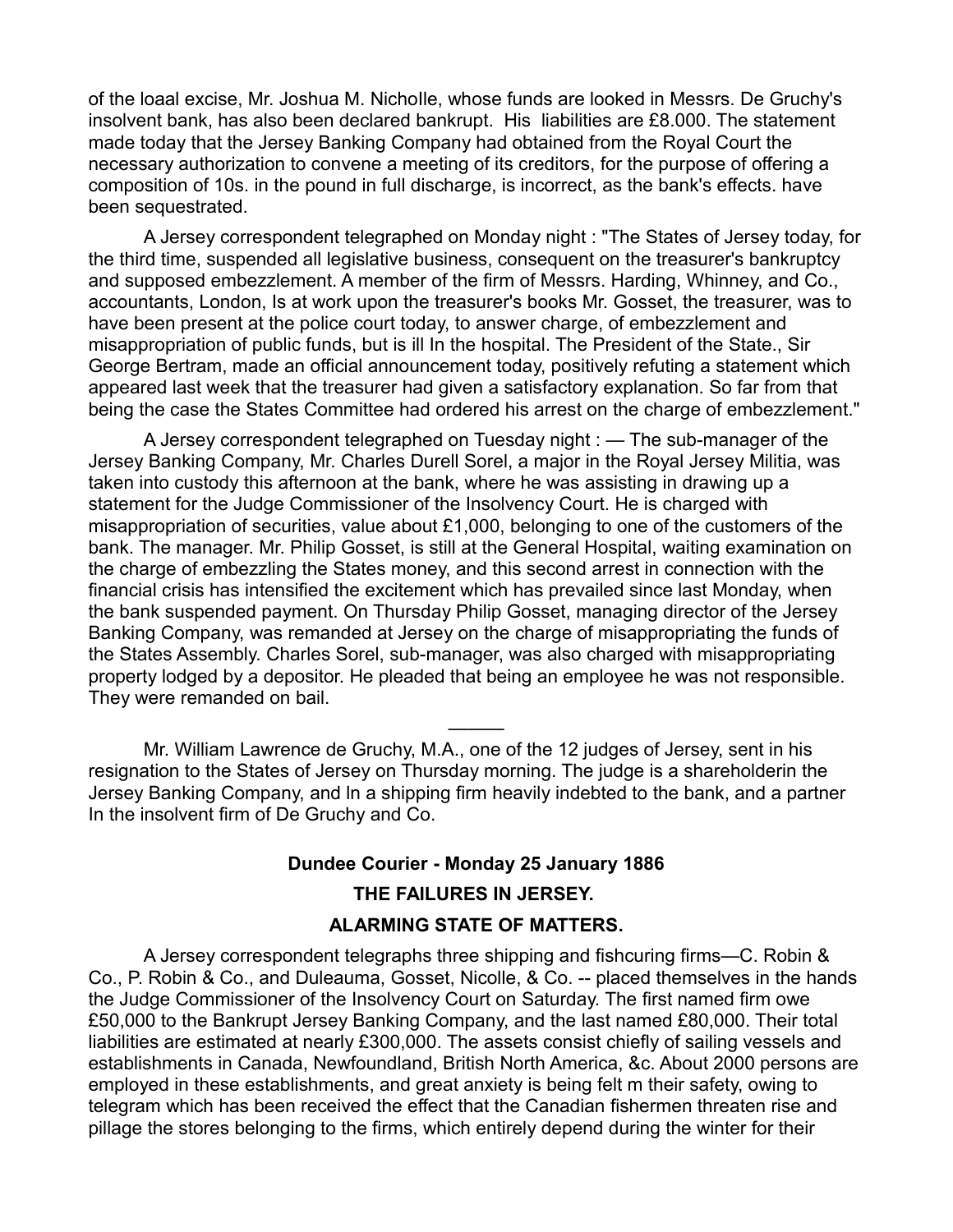supplies of food and clothing. The (Government at Ottawa been urged by telegraph to send troops for protection, and it is expected the Government will order the fishermen to supplied from the stores, indemnifying the owners for the same.

#### **Suffolk and Essex Free Press - Wednesday 27 January 1886**

#### **News**

Philip Gosset, Managing Director of the Jersey Banking Company and Treasurer of the States, was on Thursday remanded on the charge of misappropriating the funds of the States Assembly, and bail was refused. Charles D. Sorel, Sub-Manager of the bank, who is charged with misappropriating bonds, was admitted to bail.

## **Hull Daily Mail - Thursday 28 January 1886 THE JERSEY BANK FRAUD.**

Philip Gosset, treasurer to the Jersey States Assembly, and manager of the Jersey Banking Company, now in liquidation, was brought on remand at the Jersey Police-court today, charged with misappropriating certain funds belonging to the States. It was alleged that prisoner and his partners owed more than two-thirds of the amount due to the Banking Company. The defending counsel renewed the objections raised on the first hearing that the prisoner's arrest was illegal; but this was overruled, and prisoner was again remanded.

## **The Star - Tuesday 02 February 1886**

#### **THE FINANCIAL SITUATION**

#### **(Translated from the Nouvelle Chronique of Saturday.)**

In another column our readers will peruse with strange and painful feelings the Report of the Constable of St. Helier's on the disastrous and doleful financial situation of the Jersey Banking Company. This Report was presented on Thursday to the Examining Magistrate, at the Court for the repression of minor offences. Ph. Gosset, Esq., was at the bar, as will be seen in the account of this sitting. On reading this report attentively one is led seriously to ask the question, "Is this a reality, or can it he, perchance, only a dream ?" In presence of this wreck, which entails such fatal consequences for a large portion of our population, Mr. Gosset, as the Captain of a disabled ship, remains dumb; his mouth is closed! One can easily see the sinister retinue of rows of figures, which amount to thousands of pounds sterling, but what has become of all the bags of gold represented by these figures? What has this man done with the £44,231 4s. 4 3/4d,\* ringing money which he has handled belonging to the revenues of the island, and that without mentioning the other £44,320 which represents his private debts? Mr. Gosset, perhaps, knows, but the States and the unfortunate creditors know nothing about it? If there was still only the *small* debt of £88,326 due personally by Mr. Gosset, there might yet be some consolation left! One could say, " After all, that only represents about £1 10s. for every inhabitant of Jersey! which would only be a *trifle* for a man who has been honoured for many years with the whole confidence of our local government!" But Mr. Gosset is still more involved than that! It is known that he is a partner in the fishery firms on the Newfoundland Coast and Canada, and that, consequently, with his partners, the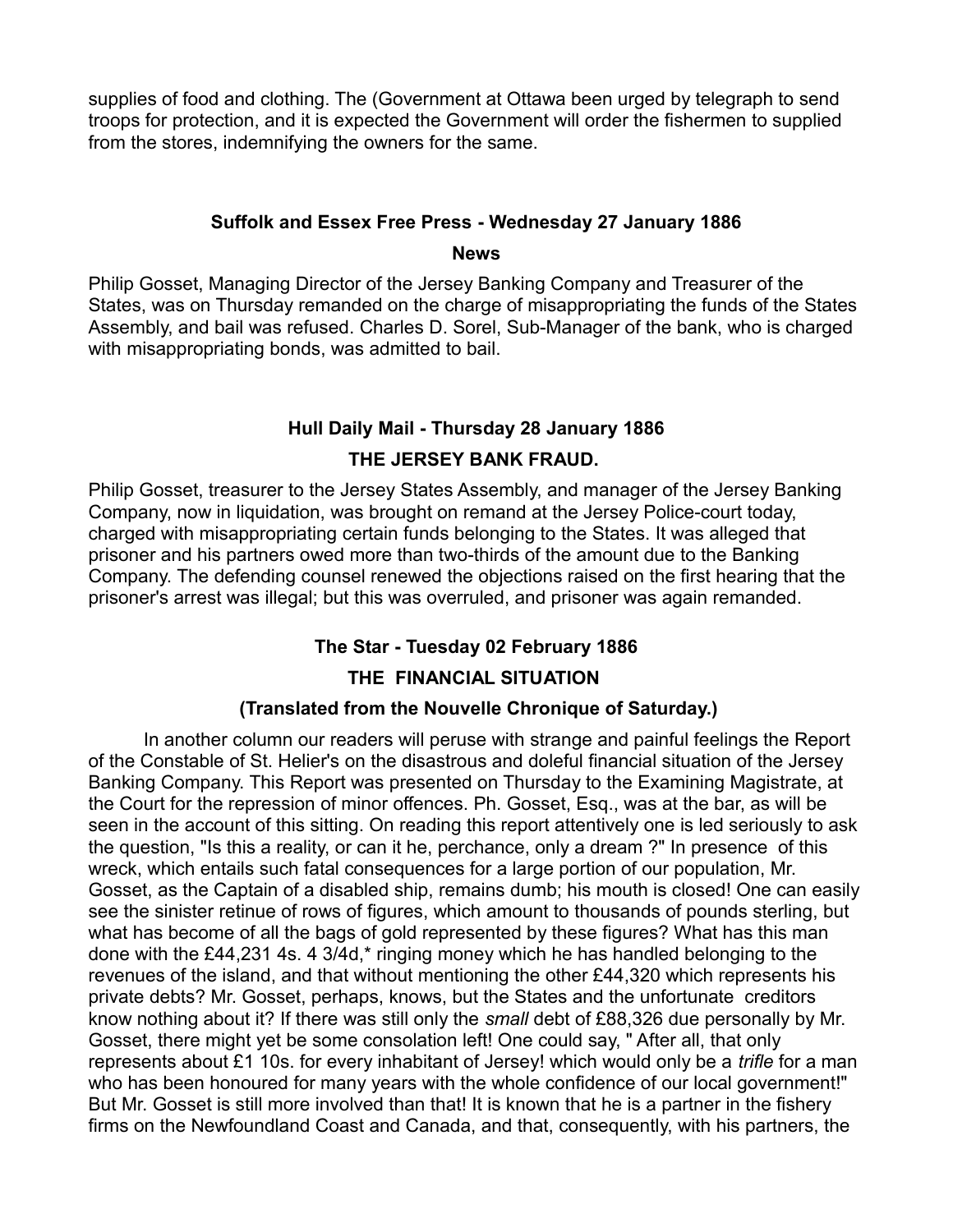Robins, the Boutilliers, the De Gruchys, Renouf & Co., he is monetarily responsible for the other debts of the Bank. The next item, then, which figures to his account, in the Constable's report, is £180,077 1s. 0d., which increases the amount of his personal responsibility to the very respectable total figure of £268.403 6s. 7d. That is the simple surface of the situation! That is the financial spectre of the Banking Company! There, in a word, is the thing in its hideous nakedness, that is to say, as far as the Constable of St. Helier's, assisted by the States' Committee and a London Accountant, have been able to bring to light! But the report of the Constable of St. Helier's is not yet exhausted. Another item must still be read before coming to a final conclusion, and it is that of the total debts of the said Bank. Yes! THE TOTAL DEBTS OF THE SAID BANK, and we may ask "Where are the persons to whom these debts are due? " Alas! those who wear mourning in our town and rural parishes can explain! The farmer who during many years of heavy labour has bedewed with the sweat of his brow the furrows of his held, knows something about it, and his heart is grieved at the thought of having to drop into this abyss that which has cost him so much trouble and so much labour. The father of a family, the carpenter, the mason, the tailor, the bootmaker, a large portion of our industrial population,in a word, attracted by the bait of an interest of 4 per cent, and confiding in the States' Bank, which they thought the Jersey Banking Company was, have lost that which their hands had earned, and that which by their frugal economy and care they had saved shilling by shilling! The position is sadly painful. £377,747 are not gathered in a year by a small population of 50,000 souls!

[\* This amount is really reduced to £36,000 according to the statement of the Constable of St. Helier's.]

The Jersey correspondent of the *Covent Garden Gazette* writes : — One authority states that the late failures will do a great deal of mischief with the farmers, for should the Banks call in their loans there cannot he the slightest doubt but that at least half the farmers will be ruined. What with the depression of the farming industries, and bank failures combined, the financial position of the cultivators is not to be envied.

———

It may be of interest to some of our readers to learn that the liabilities of the Mercantile Bank were £200,000, and those of the Joint Stock Bank £135,883. On the other hand, the liabilities of the Jersey Banking Company are estimated at £377,747, or £41,864 more than the liabilities of the Mercantile and Joint Stock Banks combined. -- *British Press.*

———

# **The Star - Tuesday 23 February 1886 JERSEY.**

#### **MISPLACED CONFIDENCE.**

The *Nouvelle Chronique* reiterates the statement they many persons made deposits with the Jersey Banking Company, under the impression that it was a States' Bank, and cites the following case : — An unfortunate seaman, named Gallienne, had a sum of £75 deposited in the Channel Islands' Bank, for which he received but 2 per cent. After hearing right and left that the States' Bank gave 4 per cent, he withdrew his £75, and went and placed them on the counter of the Jersey Banking Company. " There,"' said he to the clerk who was on duty (he does not know whether it was Mr. Sorel or Mr. De Ste. Croix) "is a sum of £75 which I desire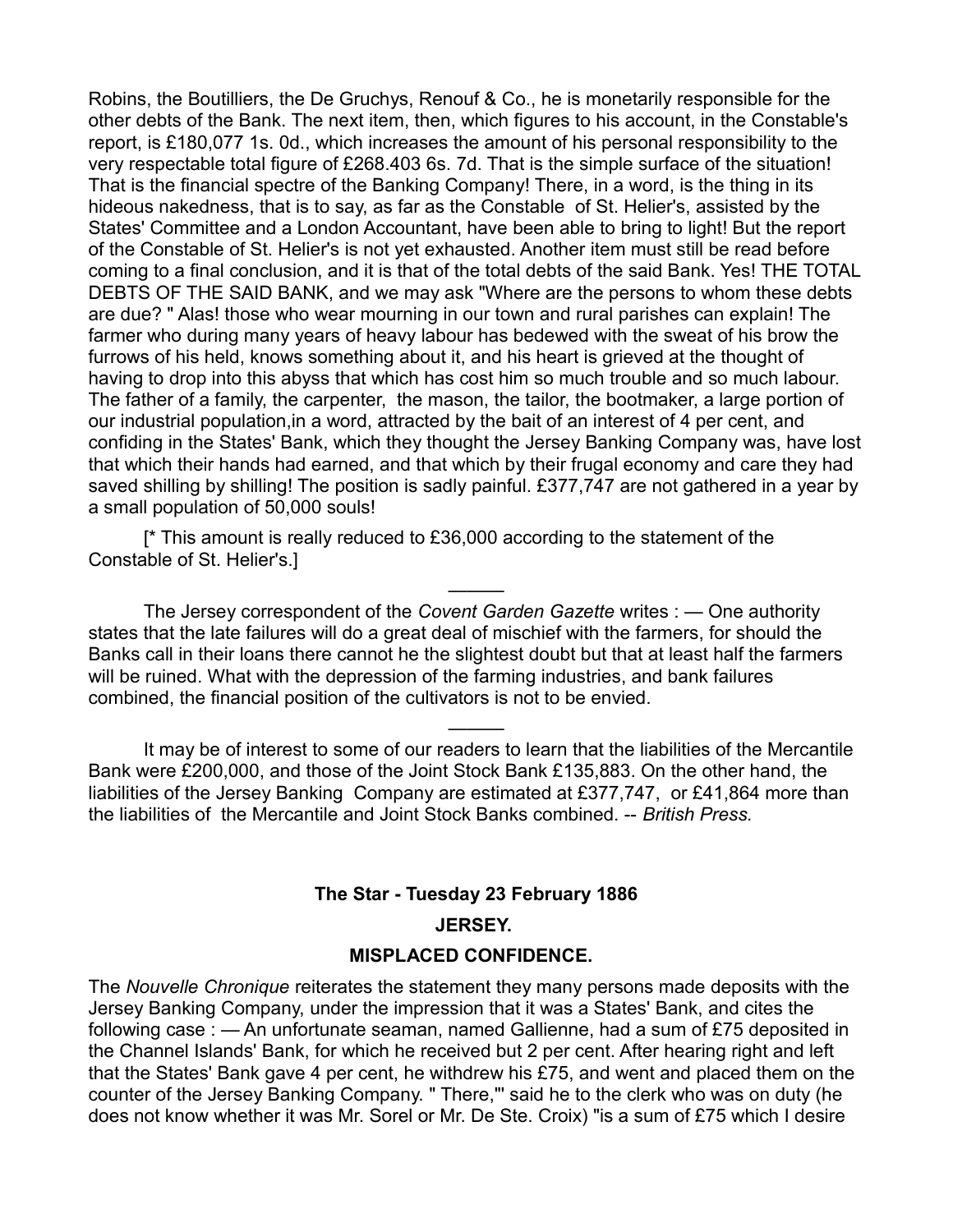to place in the States at 4 per cent." He was answered " Good, good ! " And in exchange for his money he had a small book given him, which he joyfully placed in his pocket, in full confidence that his money, earned by hard work and the sweat of his brow, was in a place of safety ! What poor Mr. Gallienne's poignant grief must have been when he got to understand the springs of the trap into which he had fallen, only those similarly placed can fully appreciate.

# **Leeds Mercury - Monday 01 March 1886 THE JERSEY BANK FAILURE ARREST OF DIIRECTORS.**

A Jersey telegram says -- consequence of the evidence given by the official accountant in the case of Mr. Phillip Gosset, the treasurer and manager of the insolvent Jersey Banking Company, who was charged with embezzlement at the Jersey Police-court on Saturday, to the effect that the bank was not solvent at its reconstitution in 1877, and had not been solvent since that period, one of the creditors has laid a charge against a Judges Mr. Philip Duhcaume, Mr. Clement Nicolle, and Mr. William Lawrence Degruchy, chairman and directors of the bank, of fraudulently receiving money, knowing the bank was in a state of insolvency. The charge having been supported by an affidavit, the necessary steps were taken, and the arrests were made on Saturday. Bail was accepted in each case in the sum of £500. The resignations of the three Judges named are awaiting Her Majesty's sanction.

#### **Huddersfield Daily Examiner - Monday 08 March 1886**

#### **News**

 Philip Gosset, manager, and Charles Sorel, sub-manager of the Jersey Banking Company, were on Saturday committed for trial, the former charged with defrauding the Jersey States Assembly of £23,000, and the latter with fraudulently disposing of £4,000 worth of bonds entrusted to the bank.

#### **Hampshire Advertiser - Saturday 13 March 1886**

#### **Bank Failure in Jersey.**

A mass meeting of the creditors of the Jersey Banking Company was held on Tuesday night to receive the report of the committee appointed to protect the interest of creditors, and to decide on the future course of action. It was resolved to oppose the claim of the States against the Bank for £23,000 deposited by Gosset, their treasurer, without the authority of the States, which it was contended had no bona fide claim. The meeting further decided to take action for attaching the property of the share- holders who retired in 1876, at which date the bank was insolvent.